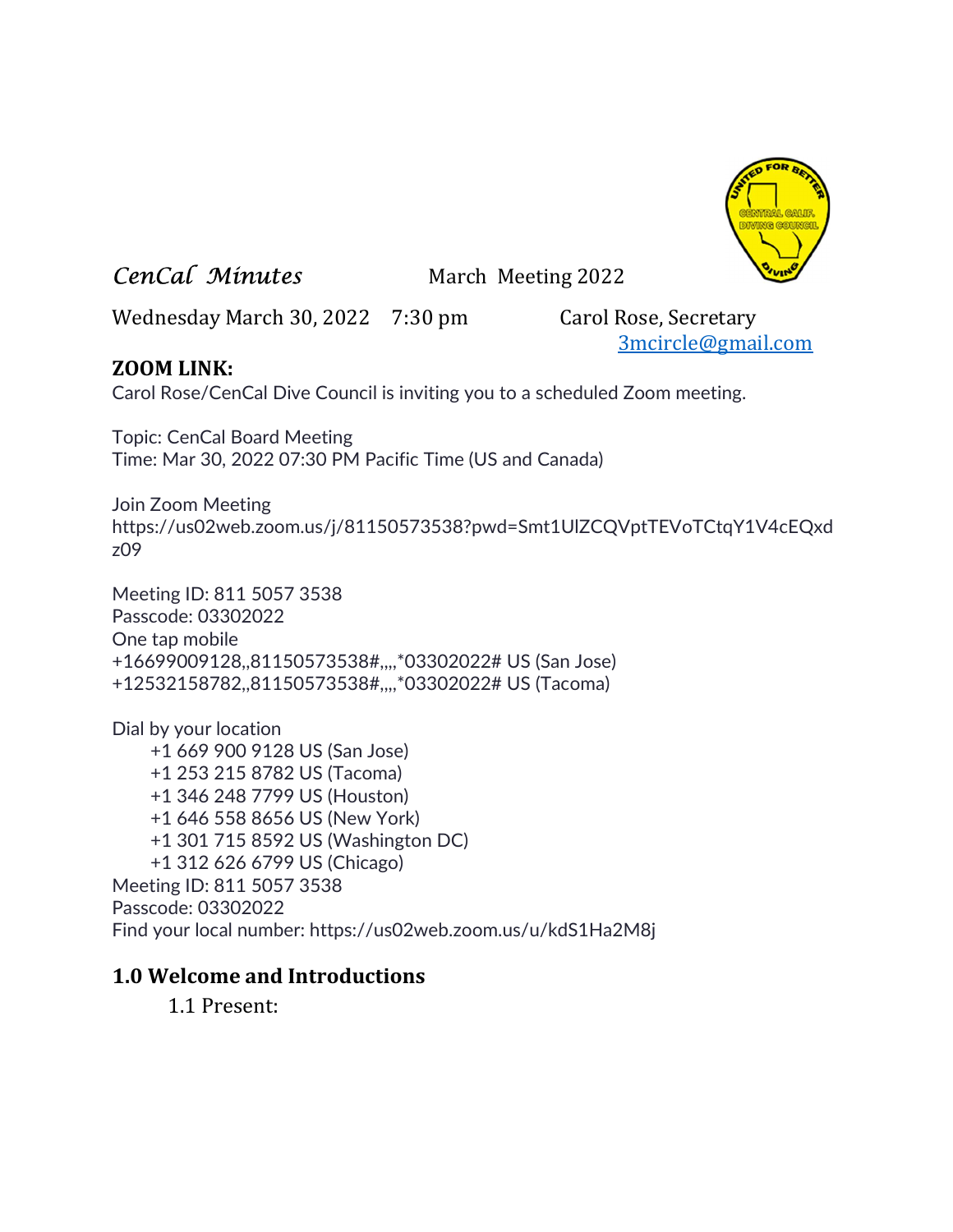#### 2.0 Membership: as of March 27, 2022

- 2.1 2021 year end  $CenCal = 141$  USOA = 81
- 2.2 March 2022  $CenCal = 30$  USOA = 5

3.0 Finances – Larry Ankuda Treasurer –

3.1 Year End 2021:

| General fund: | \$3,893.92  |
|---------------|-------------|
| Legal fund:   | \$3,000.00  |
| Spear fund:   | \$12,765.77 |
| Total:        | \$19,659.70 |

 3.2 Income/Expenses 2022: Income: \$636.92 Expenses: Mailed check no. 1097 for \$20 to State of CA on 3/13 with annual SI-100 form.

3.3 Budget – 2022

3.3.1 Web hosting and domain name for 1 year to be paid in May; approx. \$175.

3.3.2 insurance \$600 on July 1

3.3.3 PO Box rent

## 4.0 UW Hockey –

 4.1 Club Puck – playing Foothill College 4.3 2022 Nationals, Denver June 24-26, 3 day event

- 5.0 UW Rugby Giant Sea Bass playing Mtn View and Foothill College
- 6.0 UW Photography

6.1 NCUPS – Shoot Out ?

 6.2 Cal Fish & Wildlife annual Photo Contest – Jan 1,2022-Dec 31, 2022 6.2.1 Jan/Feb Outdoor California featured 2021 entries including one by Ken Howard, long time CenCal member and past CenCal UW Photo Director – great photo of crowd of sealions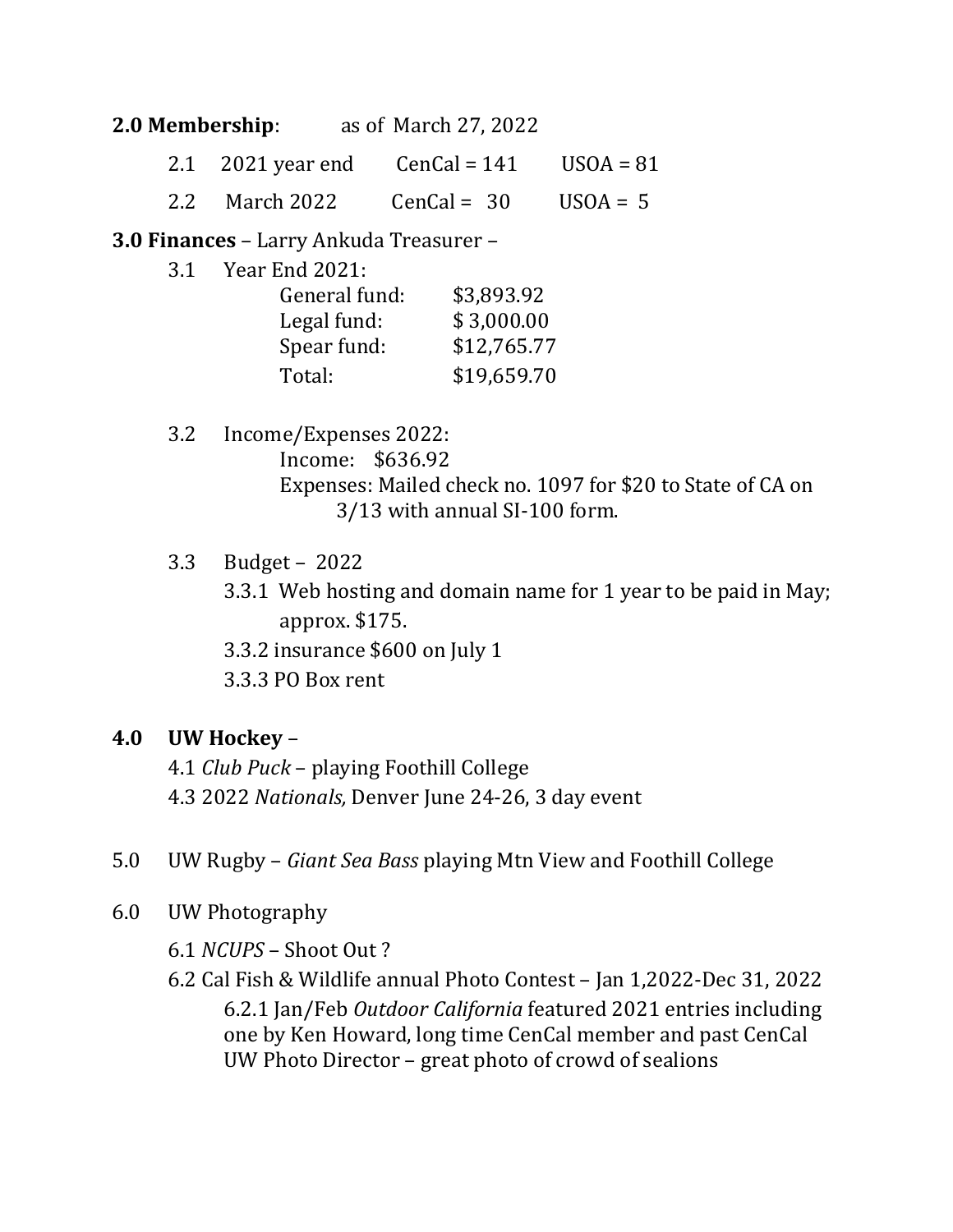7.0 Skin Spearfishing – Report –

- 7.1 Director Dave Clutts has moved to San Diego need new director
- 7.2 Nationals April 29-30, 2022 2 day meet, Fresh Water,
	- Lake Powell, Wahweap Marina, Page, Arizona
- 7.3 interested divers for Nationals? Must be CenCal & USOA member

# 8.0 Old Business

8.1 Odyssey newsletter – quarterly using E format.

# 9.0 New Business

 9.1 Proposed Wind Energy Areas: two areas under consideration: 20 miles off Eureka and 20 miles off Cambria. Authority is Coastal Commission. Will discuss at April meeting

 9.2 Law AB 2369 specific to illegal activity in CA MPAs provides increased commercial poaching fines/penalties. Recent fine \$5000

- 9.3 Red Abalone Fishery Management Plan draft completed
	- 9.3.1 recovery very slow years not months
	- 9.3.2 no surveys done last 2 years pandemic start up this year
	- 9.3.3 Surveys 2017-18 of 900 animals 40% dead.
	- 9.3.4 many ab moved to shallow water for food

## 9.4. Ocean Protection Council

9.4.1 an 8 part seminars this summer

9.5 DFW working on early stage plans and process to develop a Kelp Recovery and Management Plan (KRMP) for giant and bull kelp

 9.5.1 DFW has developed a proposed approach – in partnership with the California Ocean Protection Council – to create the KRMP. DFW proposes developing the KRMP using strategies similar to those used for developing fishery management plans under the Marine Life Management Act. The KRMP will provide a framework for ecosystem-based management and a kelp restoration toolkit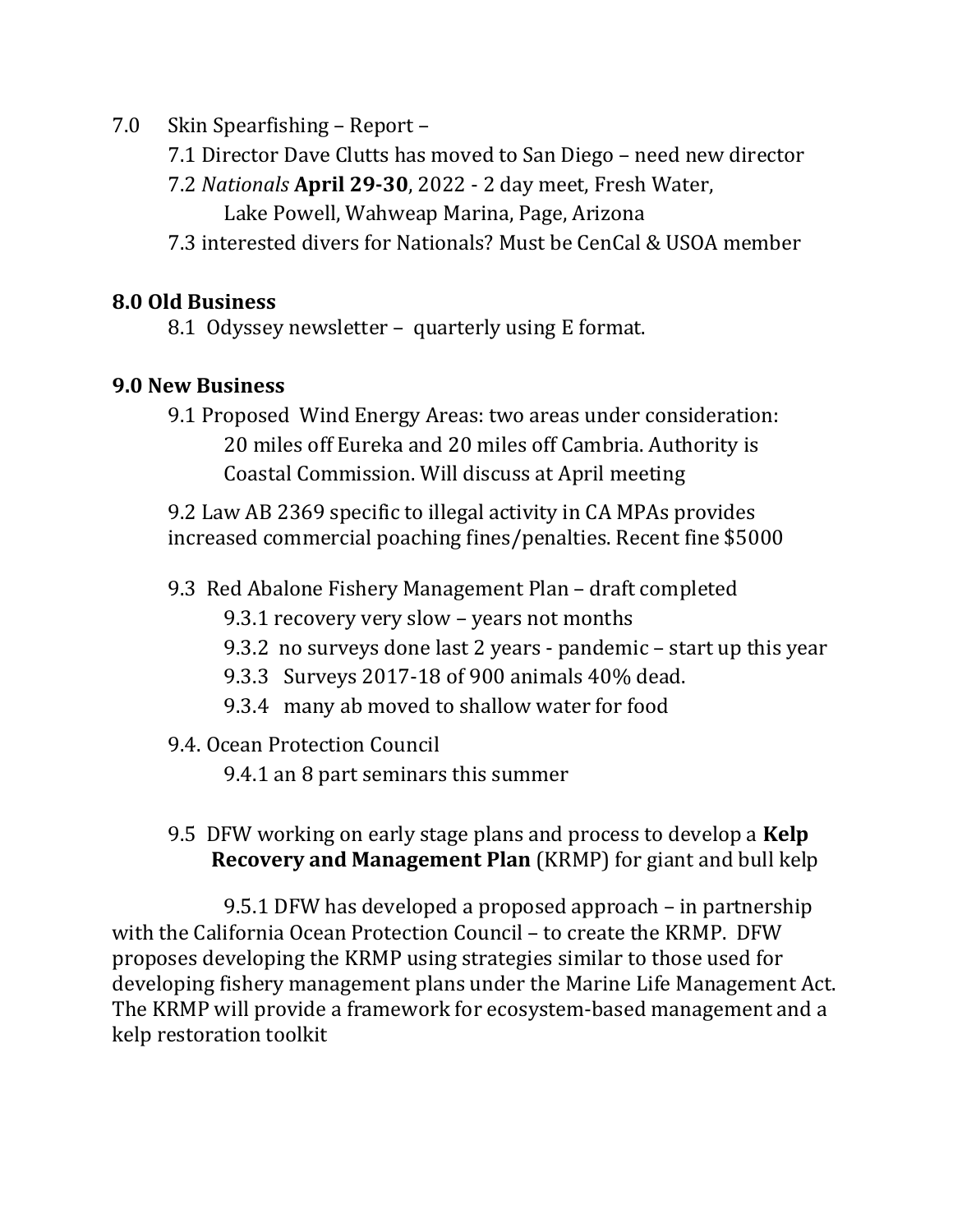9.5.2 DFW needs to hire Project Manager, assembly Management team, assembly a Science Advisory Committee, work with California Native American Tribes and convene 2 working groups : giant kelp and bull kelp and engage the broad suite of stakeholders perspective on each of the three core components of KRMP. Each of these working groups will be inclusive and open to stakeholders, Tribes, and members of the public interested in engaging throughout the process.

10.0 Calendar 2022 - Full remaining calendar attached

11.0 Next meeting – May 25, 2022 7:30 pm Zoom

Carol Rose, Secretary CenCal meets odd months on last Wednesday

### CALENDAR 2022

#### April

| April 21           | CA Fish/Wildlife/Monterey Area              |
|--------------------|---------------------------------------------|
| <b>April 29-30</b> | <b>Skin Spear Nationals Lake Powell, UT</b> |
|                    | May                                         |
| May 14-15          | <b>SCUBA Show LA</b>                        |
| May 25             | CenCal BOD Zoom                             |
|                    | <b>June</b>                                 |
| June 8             | <b>International Oceans Day</b>             |
| June 16            | CA Fish/Wildlife/LA Area                    |
| June 24-26         | <b>UW Hockey Nationals Denver</b>           |
|                    | July                                        |
| July 14            | Marine Resources/San Diego - may shift?     |
| <b>July 7-17</b>   | World Games - Birmingham AL                 |
| July 27            | CenCal BOD Zoom                             |
|                    | <b>AUGUST</b>                               |
| Aug 13-14          | Euro Fresh Water Spear Finland              |
| Aug 18             | CA Fish/Wildlife/Fortuna                    |
|                    |                                             |

#### **SEPTEMBER**

Sept 28 CenCal BOD Zoom